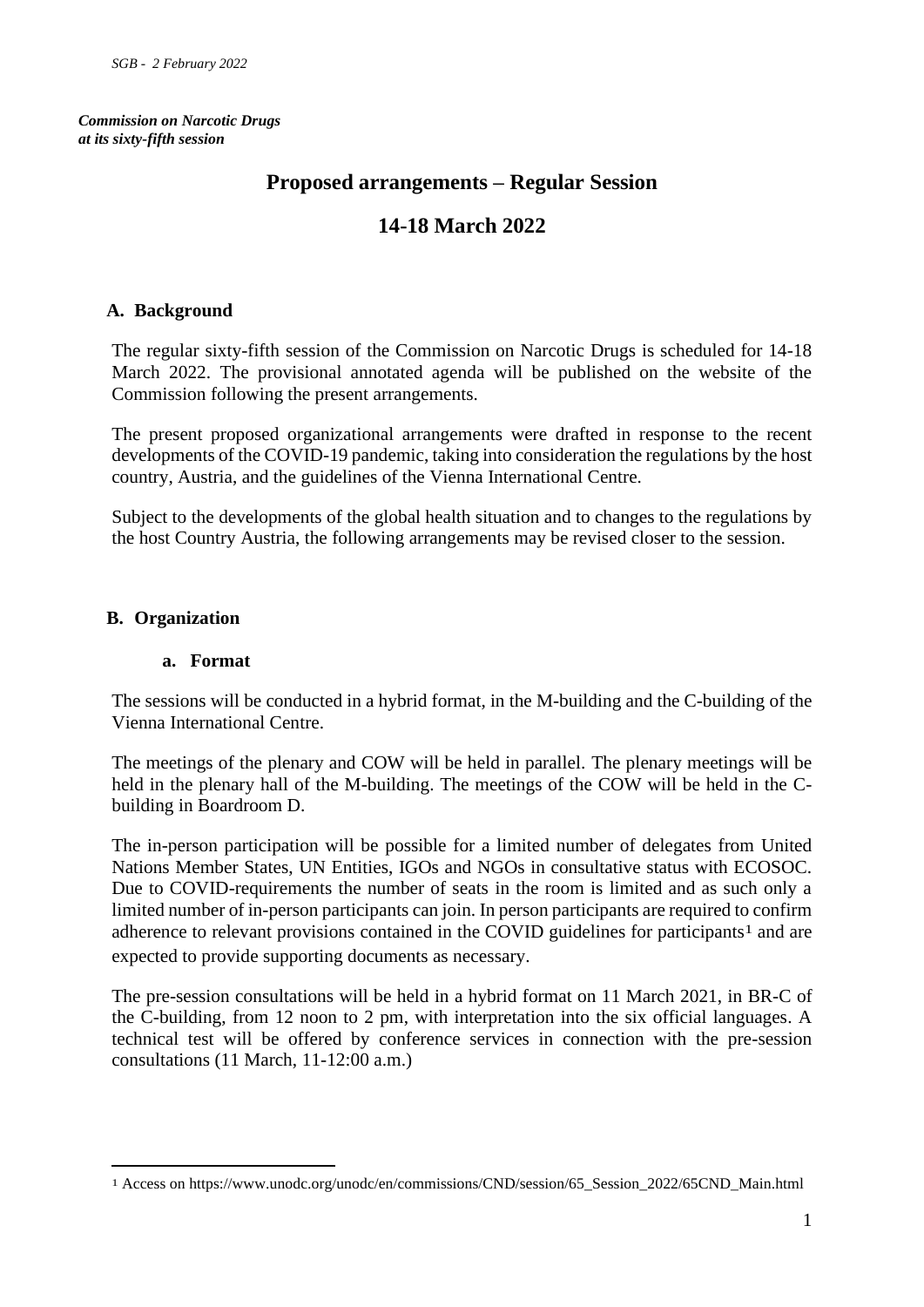# **b. Meeting Times**

As the consecutive working time of interpreters using any virtual platform is two hours only, the meeting times will be 10 a.m. to 12 noon; 2 to 4 p.m.; and 5 to 7 p.m. (CET/Vienna time; Monday: 6 to 8 p.m. CET/Vienna time). The reduced interpretation time will be distributed as follows: the plenary will have interpretation for all meetings, the Committee of the Whole will have interpretation for the morning meeting (on Monday: for first meeting in the afternoon), other meetings will be in English only.

| Monday, 14 March 2022:    |                              |                  |                  |
|---------------------------|------------------------------|------------------|------------------|
|                           | Plenary: $10 a.m. - 12 noon$ | $2 - 4$ p.m.     | $6 - 8$ p.m.     |
| COW:                      |                              | $2 - 4$ p.m.     | $6-8$ p.m. (E)   |
|                           |                              |                  |                  |
| Tuesday, 15 March 2022:   |                              |                  |                  |
| Plenary:                  | $10$ a.m. $-12$ noon         | $2 - 4$ p.m.     | $5 - 7$ p.m.     |
| COW:                      | $10$ a.m. $-12$ noon         | $2 - 4$ p.m. (E) | $5 - 7$ p.m. (E) |
|                           |                              |                  |                  |
| Wednesday, 16 March 2022: |                              |                  |                  |
| Plenary:                  | $10$ a.m. $-12$ noon         | $2 - 4$ p.m.     | $5 - 7$ p.m.     |
| COW:                      | $10$ a.m. $-12$ noon         | $- (2)$          | $5-7$ p.m. (E)   |
|                           |                              |                  |                  |
| Thursday, 17 March 2022:  |                              |                  |                  |
| Plenary:                  | $10$ a.m. $-12$ noon         | $2 - 4$ p.m.     | $5 - 7$ p.m.     |
| COW:                      | $10$ a.m. $-12$ noon         | $2 - 4$ p.m. (E) | $5 - 7$ p.m. (E) |
|                           |                              |                  |                  |
| Friday, 18 March 2022:    |                              |                  |                  |
| Plenary:                  | $10$ a.m. $-12$ noon         | $2 - 4$ p.m.     | $5 - 7$ p.m.     |
| COW:                      | $10$ a.m. $-12$ noon         | $2 - 4$ p.m. (E) |                  |

## **c. Participation**

In line with the Rules of Procedure of the Functional Commissions of ECOSOC, Member States, as well as representatives of UN Entities, IGOs and NGOs in consultative status with ECOSOC can participate in the session.

## **In-person participation**

In the meeting room for the plenary, one seat will be reserved for in-person participation for each United Nations Member State.

In addition, there will be 8 seats for UN Entities, 8 seats for IGOs and 8 seats for NGOs in consultative status with ECOSOC reserved in the plenary Hall, which will be assigned on a "first come first served"-basis. The in-person slots for NGOs in consultative status with

<sup>2</sup> The COW will be suspended during the voting in plenary on the scheduling recommendations submitted by WHO and INCB.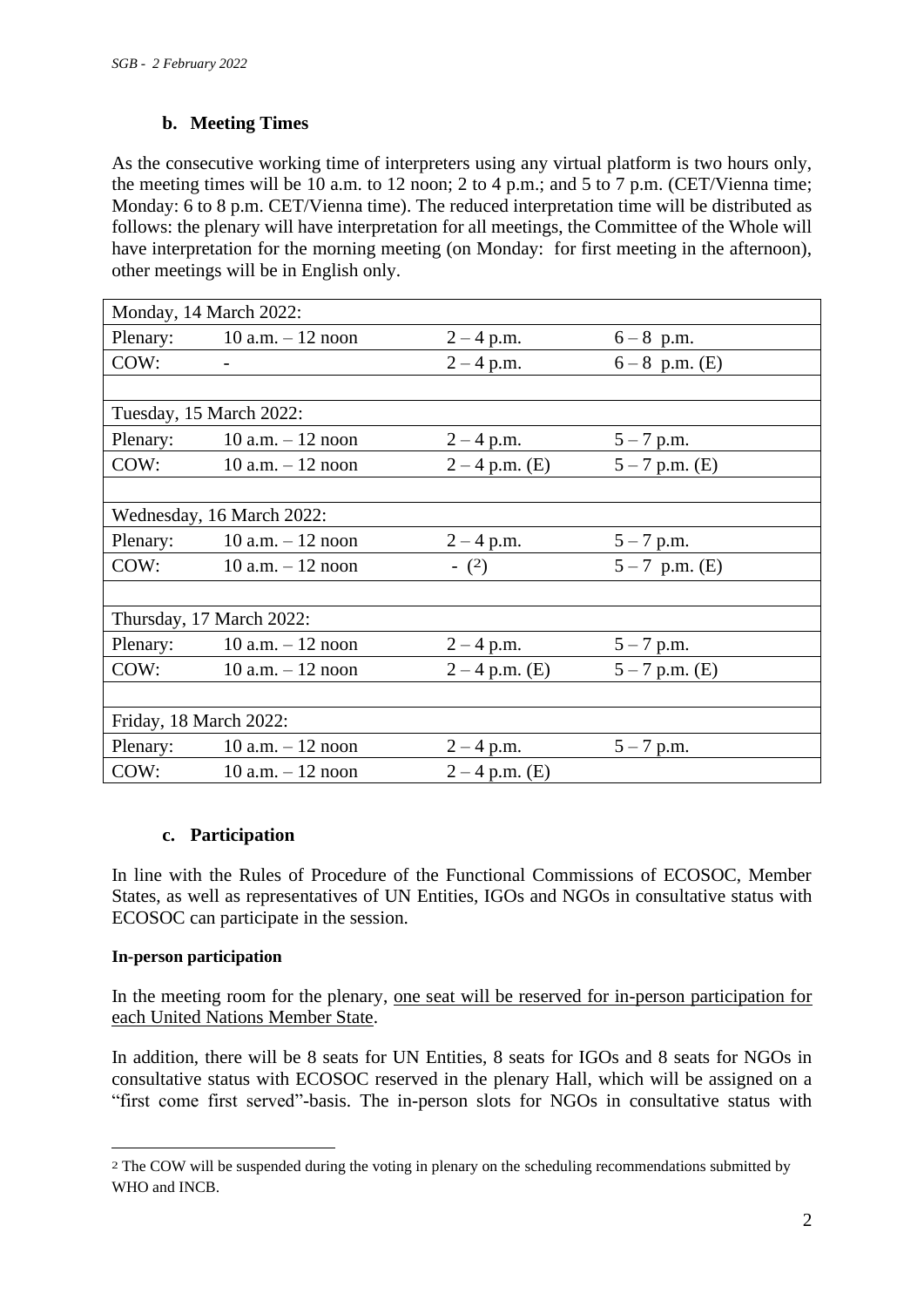ECOSOC will be determined through the Civil Society Unit of UNODC and the Vienna NGO Committee on Drugs.

In the meeting room for the COW (BR-D/65 seats), one delegate per Member State can participate in person on a first come, first served basis. 2 seats will be reserved for observers. All others can join online.

In light of the COVID-19 developments, journalists will be requested to follow the plenary sessions online.

## **Online access**

The meetings will be held on an online conference platform. All registered participants will receive an access link to the online conference platform.

All registered participants can join the plenary and speak on the conference platform. In addition, all plenary meetings will be publicly webcast in all languages – all those who do not need to speak can follow the proceedings there.

Delegates registered for the COW can join the meetings of the COW and the related informal consultations on the online conference platform.

## **Registration**

Participants can register for the session online. The link to the registration system will be posted on the Commission website 4 weeks before the start of the session.

Member States can register up to 10 participants for the plenary and 10 participants for the COW, with the possibility to come in-person or join online. Only one representative per delegation can come to the meeting room at a given time, others can join online.

UN Entities can register up to 5 participants with the possibility to come in-person or join online. Only one representative per delegation can come to the meeting room at a given time, within the overall number of assigned in-person slots for UN entities, others can join online.

IGOs can register up to 5 participants with the possibility to come in-person or join online. Only one representative per delegation can come to the meeting room at a given time, within the overall number of assigned in-person slots for IGOs others can join online.

NGOs in consultative status with ECOSOC can register up to 5 participants with the possibility to come in-person or join online. Only one representative per delegation can come to the meeting room at a given time, within the overall number of assigned in-person slots for NGOs, others can join online.

## **d. Statements**

Statements of Member States and other stakeholders are **limited to three minutes**. Statements by regional groups are limited to five minutes.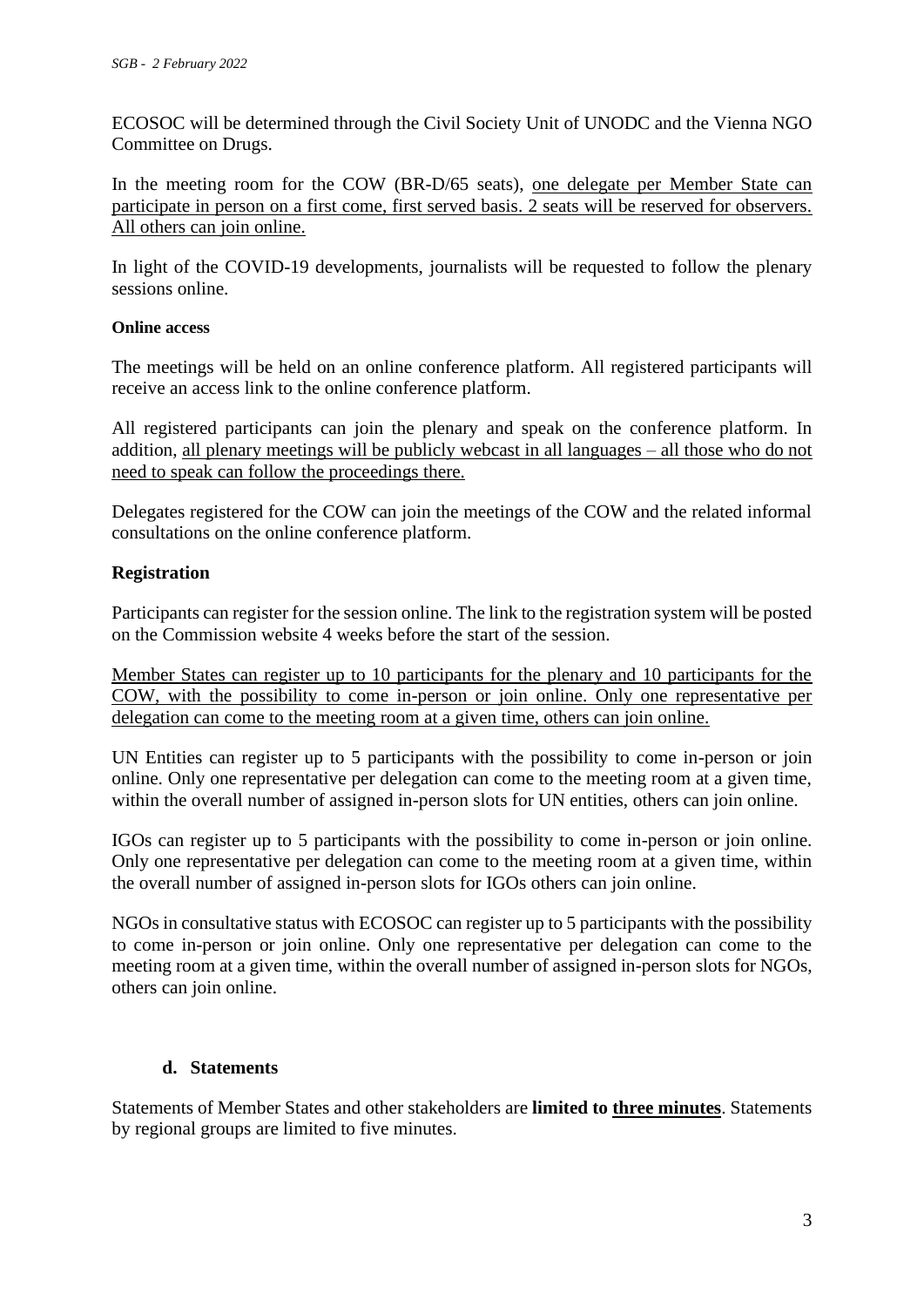Statements shared with the Secretariat [\(unodc-sgb@un.org\)](mailto:unodc-sgb@un.org), including longer versions, will be uploaded on the website of the Commission. To facilitate the work of the interpreters, delegations are encouraged to share statements in advance with [unov.conference@un.org.](mailto:unov.conference@un.org)

The list of speakers for the general debate will be established on a "first come, first served" basis, differentiating only between ministers and other high-level speakers. The registration period for the general debate starts on 21 February and closes on 7 March (unodc-sgb@un.org).

IGOs and NGOs (coordinated by the Vienna NGO Committee on Drugs) may make statements during the session, time permitting.

Delegations intending to deliver a statement under a particular agenda item, are encouraged to inform the Secretariat as of 21 February 2022 and before the opening day, by indicating the agenda item as well as the representative who will deliver the statement. Member States will be accommodated on a "first come, first serve" basis.

Instead of delivering a statement "live", Member States, UN Entities, IGOs and NGOs may submit pre-recorded video statements for the general debate. The statements have to **comply with the time limitation and technical requirements**. The videos need to be transmitted to unov-conference.statements@un.org by 7 March 2022. For the technical requirements, please consult the guide on video statements published on the website of the Commissions3.

# **e. Documentation**

Pre-session documentation is issued in an electronic format. It is available on the Official Documentation System (ODS), and in addition also posted on the CND website.

In-session documentation (the parts of the report for adoption) will be made available on paper for the delegates in the room. It is available on the Official Documentation System (ODS).

# **f. Adoption of resolutions/decisions/report of the meeting**

Given that all Member States will have the possibility of physically attending the session, resolutions and decisions, as well as the report on its meeting will be adopted in-session. In accordance with past practice, those parts of the report that reflect the last day of the session will be compiled and finalized by the Chair with the assistance of the Rapporteur.

# **g. Voting on scheduling recommendations**

The voting on the scheduling recommendations will also take place in session and as per usual practice (scheduled to take place on Wednesday 16 March, at 2 PM in plenary). Only representatives of Commission members physically present when the voting takes place, may cast their vote. Online voting will not be possible.

<sup>3</sup> Access on https://www.unodc.org/unodc/en/commissions/CND/session/65\_Session\_2022/65CND\_Main.html